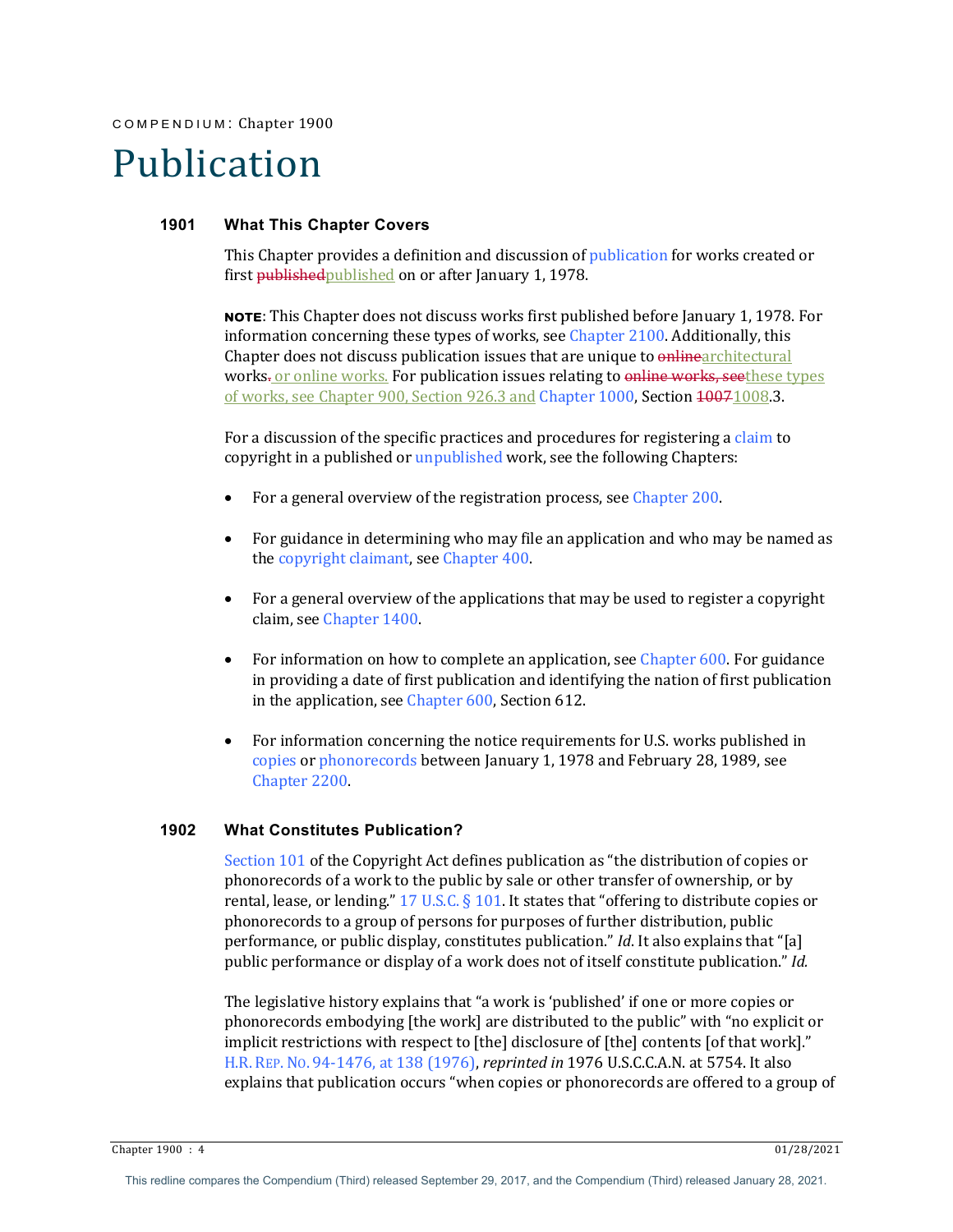wholesalers, broadcasters, motion picture theatres, etc." for the purpose of "further distribution, public performance, or public display." *Id.* 

Although it is not expressly stated in the statutory definition, the legislative history indicates that publication occurs only (i) when copies or phonorecords are distributed by or with the authority of the copyright owner, or (ii) when an offer to distribute copies or phonorecords to a group of persons for further distribution, public performance, or public display is made by or with the authority of the copyright owner. For a definition and discussion of the terms "copies" and "phonorecords," see Chapter 300, Section 305.

Offering to distribute copies or phonorecords to a group of persons for further distribution, public performance, or public display without authorization does not constitute publication. Likewise, an unauthorized distribution of copies or phonorecords does not constitute publication. Instead it generally constitutes copyright infringement. *See* H.R. REP. NO. 94-1476, at 62 (1976), *reprinted in* 1976 U.S.C.C.A.N. at 5675-76 (explaining that Section  $106(3)$  of the Copyright Act gives copyright owners "the right to control the first public distribution of an authorized copy or phonorecord of [the] work, whether by sale, gift, loan, or some rental or lease arrangement").

## **1903 The Significance of Publication**

Publication is an important concept for works created or first published after January 1, 1978 for a number of reasons:

- If the work has been published, the date and nation of first publication should be provided in the application to register that work with the U.S. Copyright Office. See 17 U.S.C.  $\S$  409(8). For guidance in completing this portion of the application, see Chapter 600, Sections 612 and 617.
- The deposit requirements for registering a published work differ from the requirements for registering an unpublished work. For information concerning these requirements, see Chapter 1500, Sections 1503 and 1505.
- Works first published in the United States may be subject to mandatory deposit with the Library of Congress. For information concerning the mandatory deposit requirements, see Chapter 1500, Section 1511.
- The year of publication may determine the length of the copyright term for a work made for hire. For a definition and discussion of works made for hire, see Chapter 500, Section 506.
- The year of publication may determine the length of the copyright term for an anonymous work or a *pseudonymous* work, unless the author's identity is revealed in records maintained by the U.S. Copyright Office. For a definition and discussion of anonymous works and pseudonymous works, see  $Chatter 600$ , Sections 615.1 and 615.2.

Chapter 1900 : 5 01/28/2021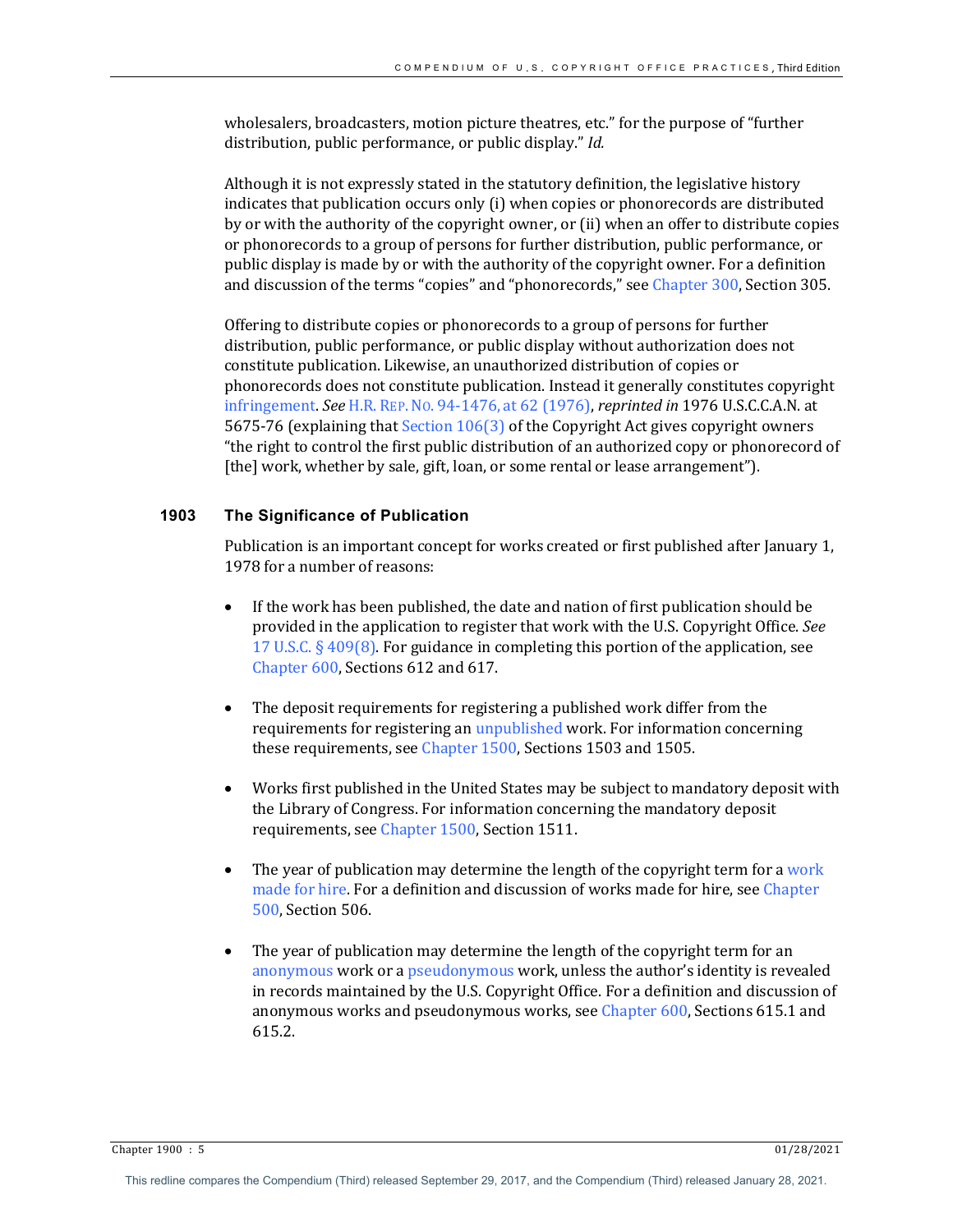- The year of publication may determine the length of the copyright term if the work was created before January 1, 1978, and was first published between January 1, 1978 and January 1, 2003. *See* 17 U.S.C. § 303(a).
- A certificate of registration constitutes *prima facie* evidence of the validity of the copyright and the facts stated in the certificate of registration, provided that the work is registered before or within five years after the work is first published. 17 U.S.C.  $\S$  410(c).
- The copyright owner may be entitled to claim statutory damages and attorney's fees in an infringement lawsuit, provided that the work was registered before the infringement began or within three months after the first publication of the work. *See* 17 U.S.C. §§ 412, 504(c), 505.
- Many of the exceptions and limitations set forth in Sections  $107$  through  $122$  of the Copyright Act may be impacted depending on whether the work is published or unpublished. *See, e.g.,* 17 U.S.C. §§ 107, 108, 115, 118, and 121.
- As a general rule, U.S. works first published in the United States before March 1, 1989 must be published with a valid copyright notice. Failing to include a valid notice on a U.S. work published during this period may invalidate the copyright in that work. For a detailed discussion of these notice requirements, see Chapter 2200, Sections 2203 through 2207.

# **1904 General Policies Concerning Publication**

This Section discusses the U.S. Copyright Office's general practices and procedures for examining published and unpublished works.

#### **1904.1 Applicant Makes the Determination**

The applicant—not the U.S. Copyright Office—must determine whether a work is published or unpublished.

The U.S. Copyright Act is the exclusive source of copyright protection in the United States, and all applicants  $-$  both foreign and domestic  $-$  must demonstrate that a work satisfies the requirements of U.S. copyright law to register a work with the Office. Determining whether a work is published or unpublished should be based on U.S. copyright law under Title 17, and it should be based on the facts that exist at the time the application is filed with the Office, even if the work was created in a foreign country, first published in a foreign country, or created by a citizen, domiciliary, or habitual resident of a foreign country.

Upon request, the Office will provide the applicant with general information about the provisions of the Copyright Act, including the statutory definition of publication, and will explain the relevant practices and procedures for registering a published or unpublished work with the Office. The Office will not give specific legal advice on whether a particular work has or has not been published. However, if an assertion is clearly contrary to facts known by the Office, a claim may be questioned, or in certain situations, refused.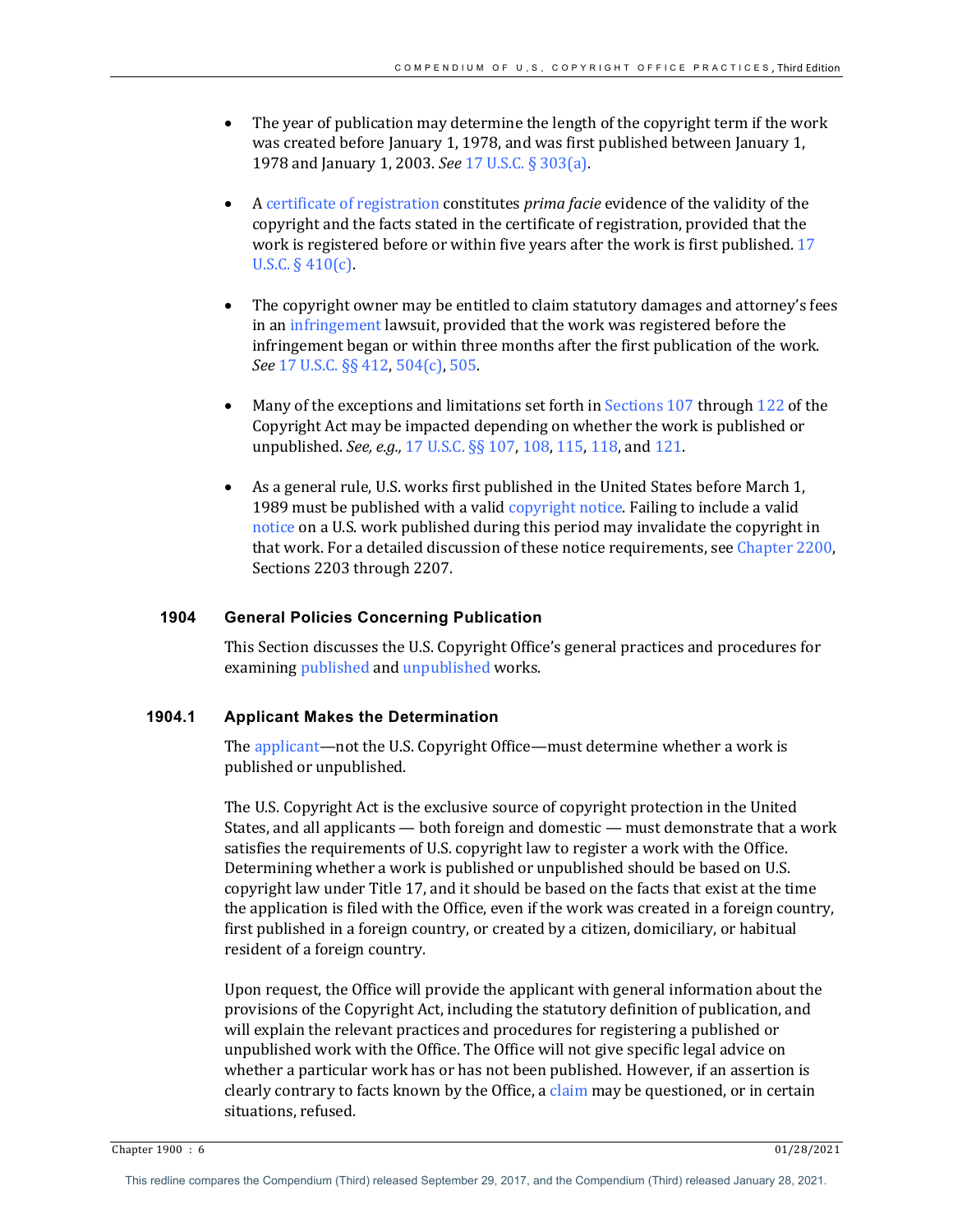# **1904.2 Facts Stated in the Application**

As a general rule, the U.S. Copyright Office will not conduct its own factual investigation to determine whether a work is published or unpublished or to confirm the truth of the statements made in the application concerning publication.

Ordinarily, the Office will accept the facts stated in the application, unless they are implausible or conflict with information provided elsewhere in the registration materials, the Office's records, or other sources of information that are known by the Office.

## **1904.3 Claim in a Published or Unpublished Work Contradicted by Information Provided Elsewhere, such as in the Registration Materials**

As a general rule, if the applicant affirmatively states that the work is unpublished or fails to provide a date of first publication in the application, the Office will register the work as an unpublished work, unless the information provided in the deposit copy or in other sources of information known by the Office clearly indicate that the work has been published. 

Likewise, if the applicant affirmatively states that the work has been published and provides a date of first publication in the application, the Office generally will register the work as a published work, unless information provided in the deposit copies or in other sources of information known by the Office clearly suggest that the work is unpublished. 

If the deposit copy(ies) or other information known by the Office clearly suggest that the work is published or unpublished and if it appears that the applicant provided or failed to provide a date of publication by mistake, the registration specialist may communicate with the applicant. For examples of situations that may prompt a communication concerning publication, see Chapter  $600$ , Sections  $612.7(A)$  and  $612.7(B)$ .

# **1905 Distribution of Copies or Phonorecords of a Work**

As discussed in Section 1902, publication occurs when one or more copies or phonorecords of a work are distributed to the public by or with the authority of the copyright owner. These issues are discussed in Sections 1905.1 through 1905.3 below.

# **1905.1 Distribution to the Public**

Section 101 of the Copyright Act states a work is published when copies or phonorecords of that work are distributed "to the public."  $17 \text{ U.S.C.} \S 101$ . Specifically, publication occurs when one or more copies or phonorecords are distributed to a member of the public who is not subject to any express or implied restrictions concerning the disclosure of the content of that work. If a work exists only in one copy – such as a painting embodied solely in a canvas  $-$  the work may be considered published if that copy is distributed to the public with the authorization of the copyright owner. H.R. REP. No. 94-1476, at 61, 138 (1976), *reprinted in* 1976 U.S.C.C.A.N. at 5754., 5675 (stating that "[t]he reference to 'copies and phonorecords,' although in the plural, are  $intended \dots$  to include the singular.").

Chapter 1900 : 7 01/28/2021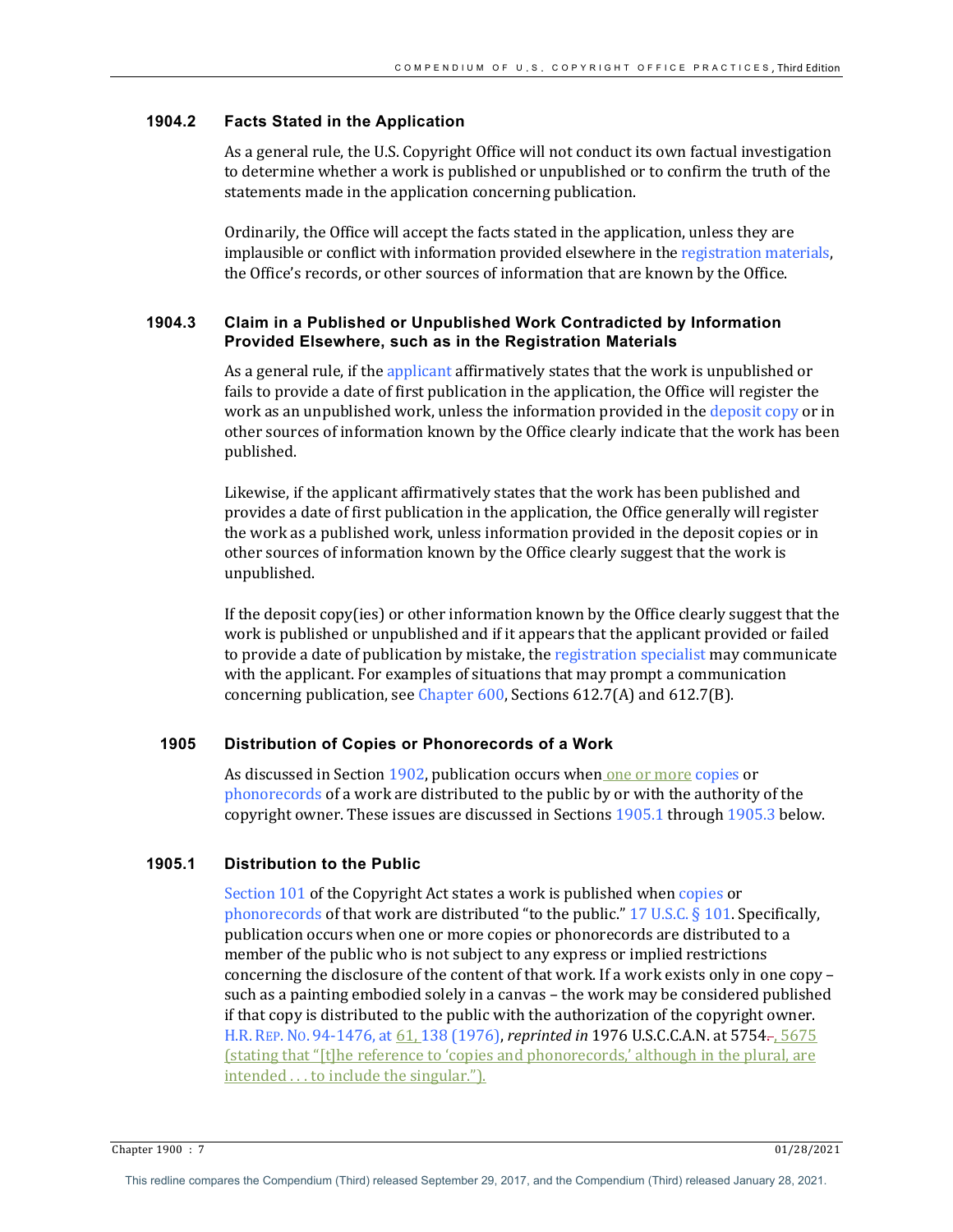#### *Examples:*

- Selling copies of a textbook to a local school board constitutes publication of that work.
- Selling a product with copyrightable artwork on the packaging and label constitutes publication of that artwork.
- Mailing copies of a catalog to potential customers constitutes publication of that catalog and any unpublished works revealed in that work.
- Distributing copies of a leaflet on a street corner constitutes publication of that work.
- Transmitting a copy of an illustration to a client constitutes publication of that work, if the copyright owner authorized the client to use that image and did not impose any restrictions on the client's ability to disclose that work to the public.
- Giving away copies of a photograph without further restriction constitutes publication of that work.
- Lending, renting, or leasing copies of a work constitutes publication of that work.
- Distributing copies of a motion picture through a retail service constitutes publication of that work.
- Selling the original copy of a painting at an auction.

If an actual distribution has not occurred, the work is considered unpublished. Likewise, a work is considered unpublished if the copies or phonorecords were not distributed to a member of the public, but instead were much more restricted, including an exchange between family members or social acquaintances.

The courts created the doctrine of "limited publication" to distinguish certain distributions from a "general publication" and to avoid the divestive consequences of publication without notice when it was clear the author (or copyright proprietor) restricted both the purpose and the recipients of the distribution. Generally, a limited publication is the distribution of copies of a work to a definitely selected group with a limited purpose and without the right of diffusion, reproduction, distribution, or sale. A limited publication is not considered a distribution to the public and, therefore, is not publication. See White v. Kimmell, 193 F.2d 744, 746-47 (9th Cir. 1952) (explaining that a publication is limited if it "communicates the contents of a [work] to a definitely selected group and for a limited purpose, and without the right of diffusion,

Chapter 1900 : 8 01/28/2021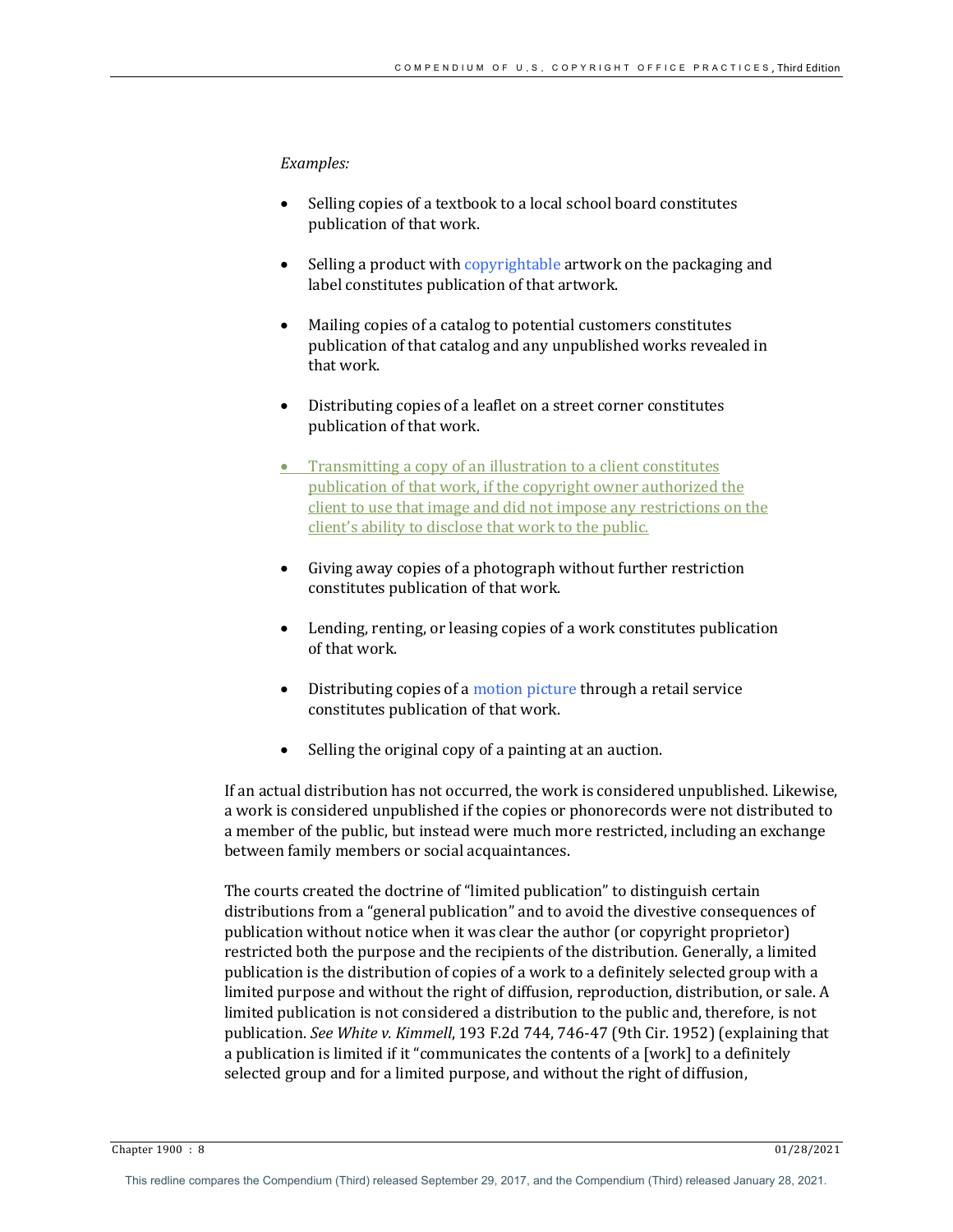reproduction, distribution or sale ... [and is] restricted both as to persons and purpose.").

#### *Examples:*

- Sending copies of a manuscript to prospective publishers in an effort to secure a book contract does not constitute publication (regardless of whether the copies are returned).
- Distributing copies of a research paper that are intended solely for the use of the participants at a seminar generally does not constitute publication if there was no right of further diffusion, reproduction, distribution, or sale by the participants.
- Distributing copies of a speech that are intended solely to assist the press in covering that event has been deemed a limited publication under the Copyright Act of 1909 *(i.e.*, not a publication). However, under the current statutory definition, offering to distribute copies to different news outlets for the purpose of further distribution, public performance, or public display could constitute publication.

Moreover, a work may be considered unpublished if, in addition to communicating a work to a definitely selected group and for a limited purpose, the copyright owner imposed any express or implied restrictions concerning the disclosure of the content of that work, such as placing a statement on the copies or phonorecords indicating that distribution of the work is limited or restricted in some way, such as "Confidential these specifications are for internal office use only."

# **1905.2 The Means of Distribution**

As discussed in Section 1902, publication occurs when copies or phonorecords are distributed to the public by means of a sale or other transfer of ownership, such as giving copies away. Likewise, publication occurs when copies or phonorecords are distributed by means of rental, lease, or lending *(i.e.*, where the copies or phonorecords change hands, but there is no change in the ownership of those copies or phonorecords).

Distributing copies or phonorecords by any other means does not constitute publication. In particular, the legislative history states that "any form or dissemination in which a material object does not change hands... is not a publication no matter how many people are exposed to the work." H.R. REP. No. 94-1476, at 138 (1976), *reprinted in* 1976 U.S.C.C.A.N. at 5754.

# **1905.3 Deposit for Registration in the U.S. Copyright Office**

Depositing unpublished copies or phonorecords with the U.S. Copyright Office for the purpose of registering a claim to copyright does not constitute publication.

Chapter 1900 : 9 01/28/2021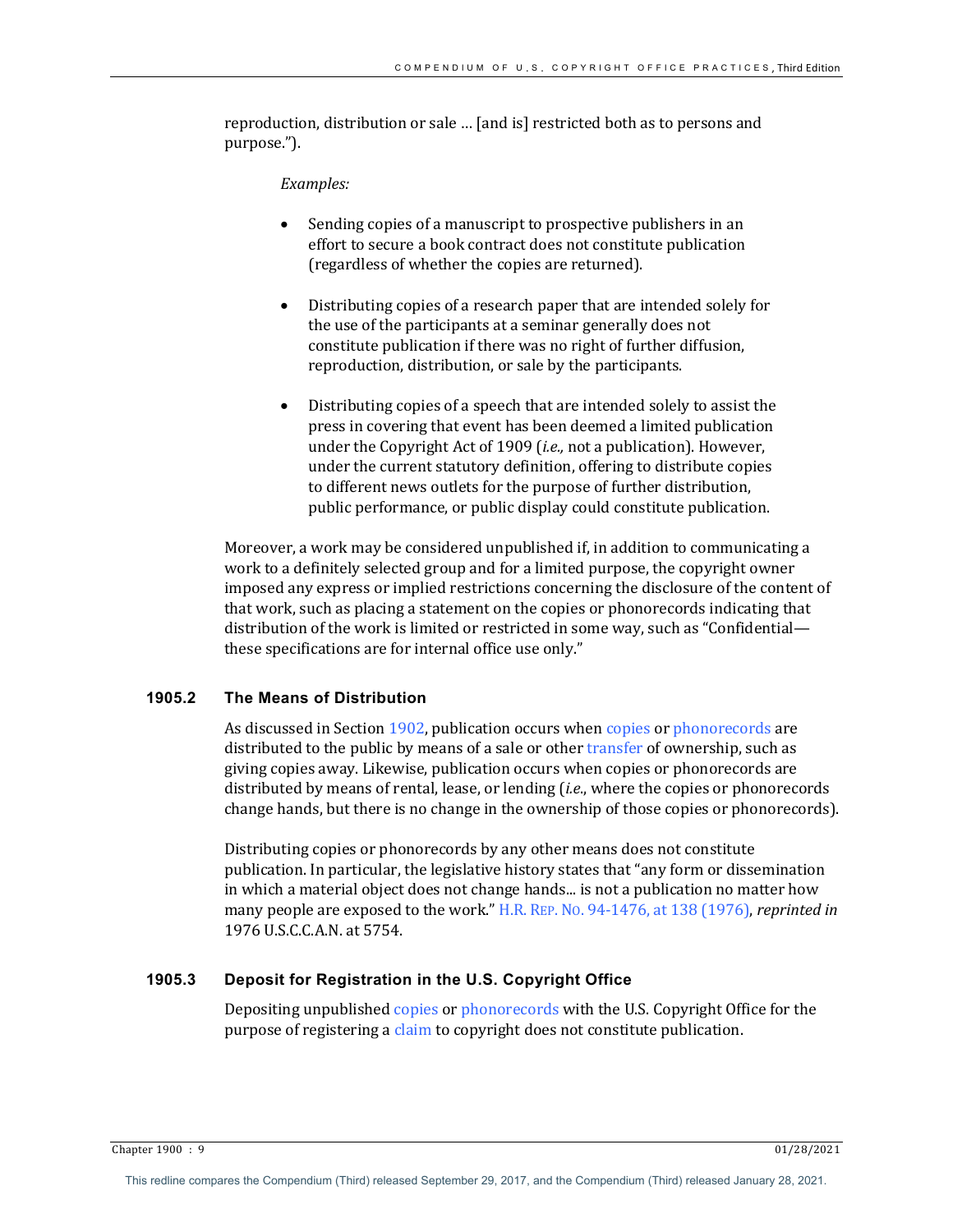# **1906 Offering to Distribute Copies or Phonorecords of a Work**

As discussed in Section 1902, offering to distribute copies or phonorecords to a group of persons for the purpose of further distribution, public performance, or public display constitutes publication, provided that the offer is made by or with the authority of the copyright owner. These issues are discussed in Sections 1906.1 through 1906.3 below.

# **1906.1 Offering to Distribute Copies or Phonorecords to a Group of Persons**

Section 101 of the Copyright Act states that "offering to distribute copies or phonorecords to a group of persons for purposes of further distribution, public performance, or public display constitutes publication."  $17 \text{ U.S.C.}$  § 101. Specifically, publication occurs when one or more copies or phonorecords are offered to  $a$ wholesaler, a retailer, a broadcaster, an aggregator wholesalers, retailers, broadcasters, aggregators, or similar intermediaries for the purpose of distributing the work to the public or for the purpose of publicly performing or publicly displaying the work. If a work exists only in one copy, the work may be considered published if that copy is offered to a group of persons with the authorization of the copyright owner. H.R. REP. No. 94-1476, at 61, 138 (1976), *reprinted in* 1976 U.S.C.C.A.N. at 5754, 5675.

#### *Examples:*

- Publication occurs when a motion picture is offered to a group of movie theaters or television networks for the purpose of exhibiting or broadcasting that work.
- Publication occurs when copies of a greeting card are offered to retailers for the purpose of selling those copies to the public.
- Publication occurs when copies of a photograph are offered to stock photography agencies for the purpose of licensing those copiesclients, including but not limited to newspapers, magazines, agencies, wire services, and websites with a license permitting further distribution or display of the photograph.
- Publication occurs when phonorecords are offered to radio stations for the purpose of broadcasting the songs and sound recordings embodied therein.
- Publication occurs when copies of a song are offered to a group of band directors for the purpose of performing that work at athletic events.
- Publication occurs when fabric, carpet, or wallpaper samples are offered to sales representatives for the purpose of selling those works to wholesalers and retailers.
- Publication occurs when the original copy of a statue is offered to a group of museums for the purpose of publicly displaying the work.

Chapter 1900 : 10 01/28/2021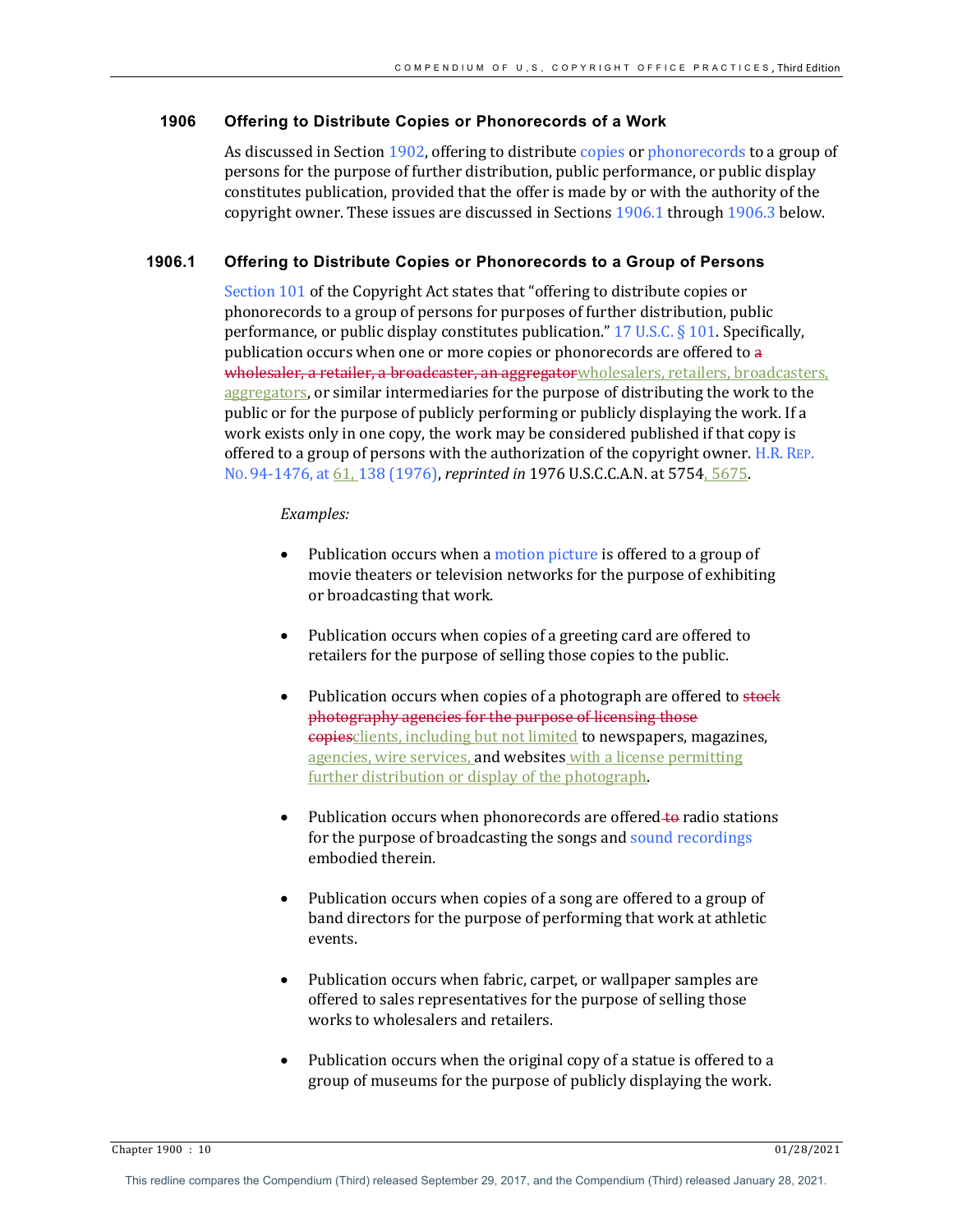Offering a work directly to the public constitutes publication where the offeror has completed all the steps necessary for distribution to the public, such that the only further action required is an offeree's action in obtaining a copy or phonorecord. By contrast, offering a work directly to the public does not constitute publication unless where distribution of copies or phonorecords of that work are actually distributed requires additional action by the offeror.

#### *Examples:*

- If an author places copies of their new short story in a library book exchange box at the end of their driveway this constitutes publication of that short story.
- An online advertisement offering that offers to sell an app directlyebook to the public, but does not make the ebook available for download, does not constitute publication of that workebook.
- An offer by the copyright owner on a public website to purchase and download an app that they developed and made accessible on that website constitutes publication of that app.
- An advertisement containing pictures of a jewelry design constitutes publication of that work, but an advertisement that merely contains a textual description of that design does not.

#### **1906.2 Offering to Distribute Copies or Phonorecords for the Purpose of Further Distribution, Public Performance, or Public Display**

Section 101 of the Copyright Act states that "offering to distribute copies or phonorecords to a group of persons for purposes of further distribution, public performance, or public display, constitutes publication."  $17 \text{ U.S.C.}$  § 101. In other words, the copies or phonorecords must be offered to a group of persons for one or more of the purposes listed in the statute. Publication does not occur when copies or phonorecords are offered for any other purpose, such as offering them to a group of persons for private use, private performance, or private display.

## **1906.3 The Copies or Phonorecords Must Be in Existence**

The statutory definition indicates that offering to distribute copies or phonorecords constitutes publication, provided that the copies or phonorecords exist when the offer is made. Offering to distribute copies or phonorecords before they exist or before they are ready for further distribution, public performance, or public display does not constitute publication.

#### *Examples:*

Offering a new line of toys to a group of retailers constitutes publication, provided that the toys are available for distribution when the offer is made.

Chapter 1900 : 11 01/28/2021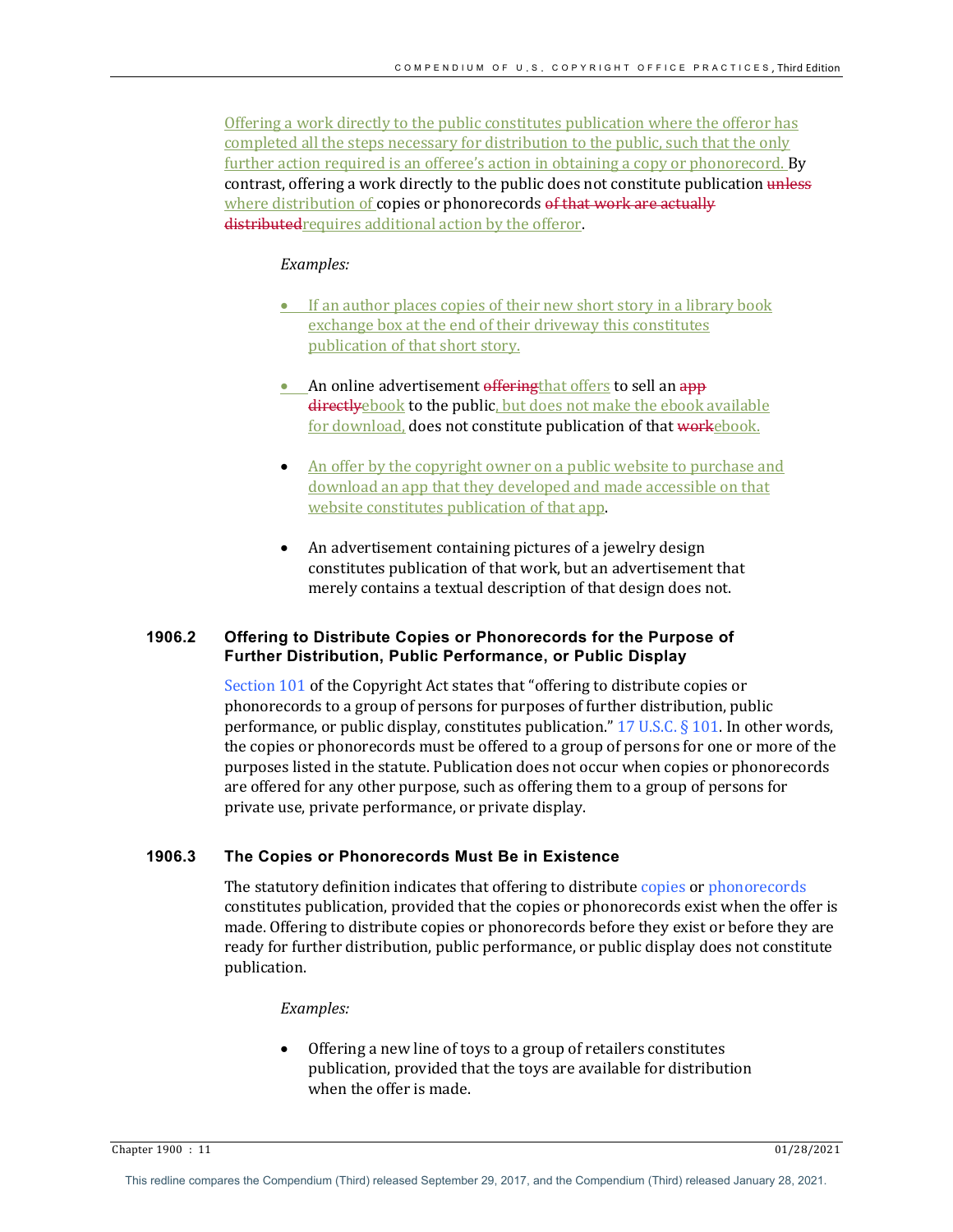- Offering prints of a motion picture to a group of theater owners constitutes publication, provided that the prints are available for public performance when the offer is made.
- Offering a cartoon to a group of syndicators constitutes publication, provided that the work is available for distribution when the offer is made.
- Offering to distribute a motion picture that is currently in production does not constitute publication.
- Offering to distribute a sound recording that has not been fixed in its final form does not constitute publication.

## **1907 Distributing the Work vs. An Offer to Distribute the Work**

The statute states that a work is published when copies or phonorecords are distributed to the public. It also states that offering to distribute copies or phonorecords to a group of persons for the purpose of further distribution, public performance, or public display constitutes publication. *See* 17 U.S.C. § 101 (definition of "publication"). In other words, publication occurs when either of these conditions has been met.

#### *Examples:*

- Distributing copies of a photograph to the public constitutes publication (even if the copies were offered solely for private display).
- Offering to distribute copies of a lithograph to a number of galleries for the purpose of public display constitutes publication, but offering the same copies to a group of individuals solely for private display does not.

# **1908 A Public Performance or Public Display Does Not Constitute Publication**

As discussed in Section  $1902$ , a public performance or a public display of a work "does" not of itself constitute publication." 17 U.S.C.  $\S$  101 (definition of "publication"). Therefore, if the applicant provides a date of publication in the application and indicates that the work was performed, televised, broadcast, displayed, or exhibited on that date, the registration specialist may communicate with the applicant and explain that merely performing or displaying a work in public does not constitute publication under U.S. copyright law, "no matter how many people are exposed to the work." H.R. REP. No. 94-1476, at 138 (1976), *reprinted in* 1976 U.S.C.C.A.N. at 5754.

Examples of performances and displays that do not in themselves constitute publication include the following: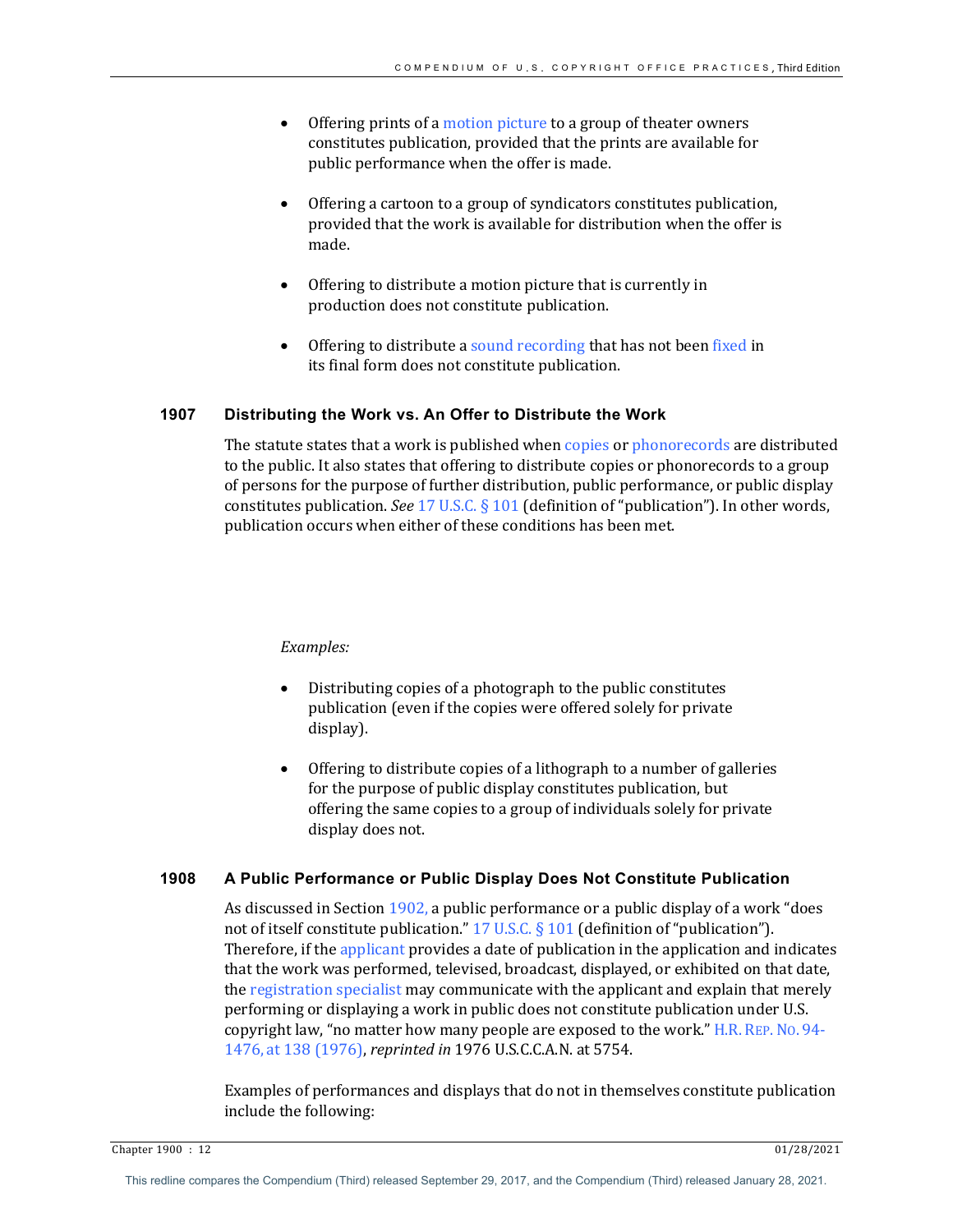- Performing a song at a concert or on television or radio, regardless of the size of the audience.
- Showing a motion picture in a theater or on television.
- Performing a play, a pantomime, or a choreographic work in a theater.
- Delivering a speech, lecture, or sermon at a public event.
- Displaying a painting in a museum, a gallery, or the lobby of a building (regardless of whether the copyright owner prohibited others from taking photographs or other reproductions of that work).
- Displaying a fabric design, wallpaper design, or textile design in a store front.

# **1908.1 Performing a Work of Authorship**

Section  $101$  of the Copyright Act states that performing a work of authorship means "to recite, render, play, dance, or act [the work], either directly or by means of any device or process or, in the case of a motion picture or other audiovisual work, to show its images in any sequence or to make the sounds accompanying it audible."  $17 \text{ U.S.C.} \S 101$ . Reading a literary work aloud, singing or playing music, dancing a ballet or other choreographic work, or acting out a dramatic work or pantomime clearly falls within the scope of this definition. Likewise, showing portions of a motion picture, filmstrip, or slide presentation in sequential order or playing a motion picture sound track clearly qualifies as a performance of that work. See H.R. REP. No. 94-1476, at 63-64 (1976), *reprinted in* 1976 U.S.C.C.A.N. at 5677.

# **1908.2 Displaying a Work of Authorship**

Section  $101$  of the Copyright Act states that displaying a work of authorship means "to show a copy of [the work], either directly or by means of a film, slide, television image, or any other device or process or, in the case of a motion picture or other audiovisual work, to show individual images nonsequentially."  $17$  U.S.C. § 101. For example, displaying a painting in a gallery, posting a photograph on a billboard, placing an advertisement in a store front, or projecting a drawing onto a screen or other surface falls within the scope of this definition. *See* H.R. REP. No. 94-1476, at 64 (1976), *reprinted in* 1976 U.S.C.C.A.N. at 5677.

#### **1908.3 Public Performances and Public Displays**

Section  $101$  of the Copyright Act states that performing or displaying a work "publicly" means:

" $[T]$ o perform or display it at a place open to the public or at any place where a substantial number of persons outside of a normal circle of a family and its social acquaintances is gathered; or"

Chapter 1900 : 13 01/28/2021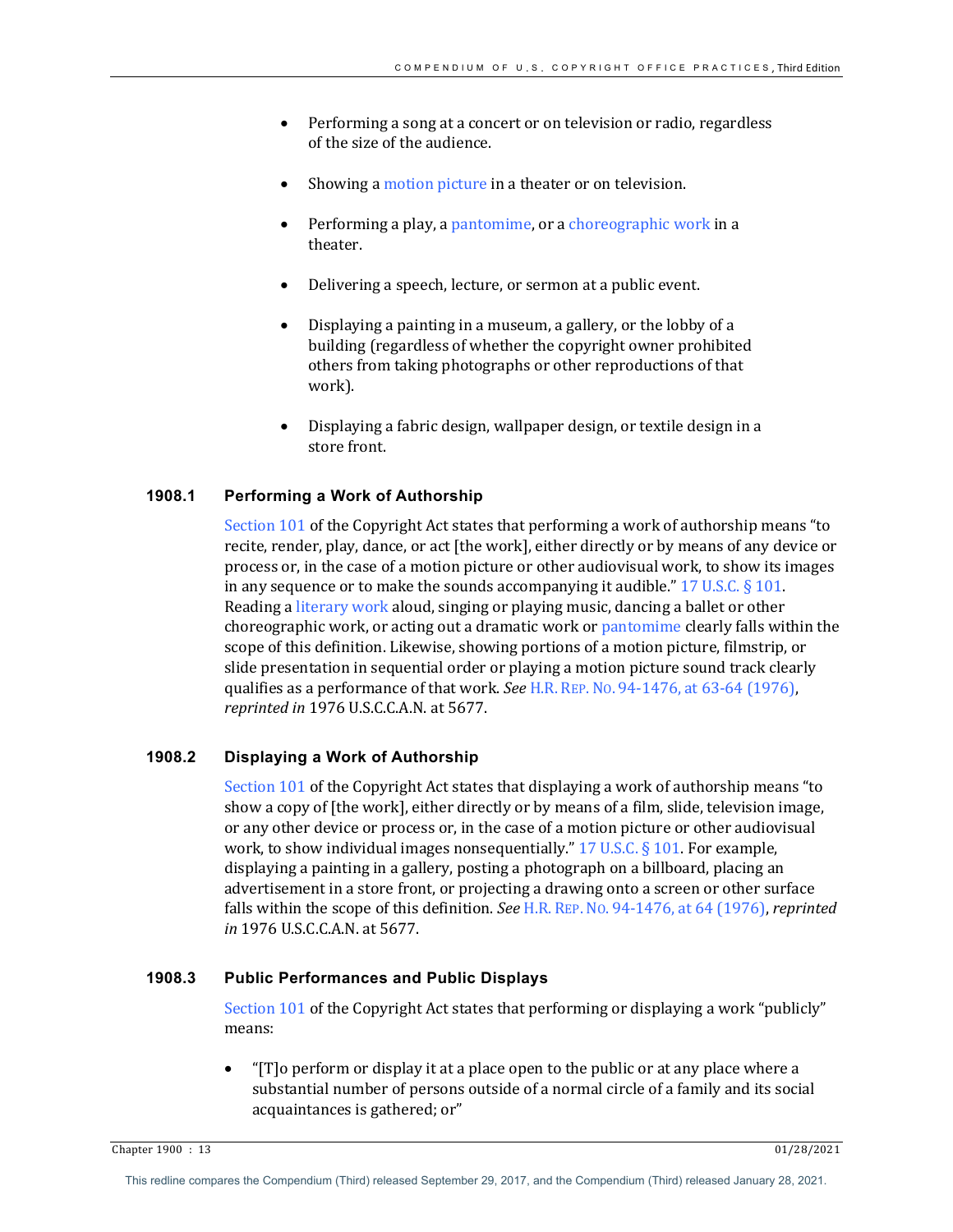" $[T]$ o transmit or otherwise communicate a performance or display of the work to a place specified [in the preceding paragraph] or to the public, by means of any device or process, whether the members of the public capable of receiving the performance or display receive it in the same place or in separate places and at the same time or at different times."

#### 17 U.S.C. § 101.

Although the statute does not define the term "public," it "suggests that 'the public' consists of a large group of people outside of a family and friends," such as "a large number of people who are unrelated and unknown to each other." American *Broadcasting Companies, Inc. v. Aereo, Inc.*, 134 S. Ct. 2498, 2509-10 (U.S. 2014).

The legislative history explains that a performance or display constitutes a public performance or a public display if it occurs "in a public place." It also explains that a performance or display that occurs in a "semipublic" place, such as a club, lodge, factory, summer camp, or school, is considered a public performance or display. H.R. REP. No. 94-1476, at 64 (1976), *reprinted in* 1976 U.S.C.C.A.N. at 5677-78.

By contrast, a performance or display that occurs at "a gathering confined to [an] individual's social acquaintances would normally be regarded as private." *Id.* A performance or display that occurs during "[r]outine meetings of businesses and governmental personnel" would be normally considered private "because they do not represent the gathering of a 'substantial number of persons." *Id., reprinted in* 1976 U.S.C.C.A.N. at 5678. Likewise, "an entity does not transmit [a work] to the public if it does not transmit to a substantial number of people outside of a family and its social circle." *American Broadcasting Companies,* 134 S. Ct. at 2511.

The legislative history further explains that a public performance or a display includes "the initial rendition or showing" of a work, as well as "any further act by which that rendition or showing is transmitted or communicated to the public."  $H.R.$  REP. No. 94-1476, at 63, *reprinted in* 1976 U.S.C.C.A.N. at 5676. "[F]or example, a sing[er] is performing when he or she sings a song; a broadcasting network is performing when it transmits [that] performance (whether simultaneously or from records); a local broadcaster is performing when it transmits the network broadcast; a cable television system is performing when it retransmits the broadcast to its subscribers; and any individual is performing whenever he or she plays a phonorecord embodying the performance or communicates the performance by turning on a receiving set." *Id.*, *reprinted in* 1976 U.S.C.C.A.N. at 5676-77.

A performance or display that is transmitted to the public is considered a public performance or a public display "even though the recipients are not gathered in a single place, and even if there is no proof that any of the potential recipients was operating his receiving apparatus at the time of the transmission." *Id.* at 64-65, *reprinted in* 1976 U.S.C.C.A.N. at 5678. "In other words, 'the public' need not be situated together, spatially or temporally" for a public performance or public display to occur. *American Broadcasting Companies,* 134 S. Ct. at 2510.

Chapter 1900 : 14 01/28/2021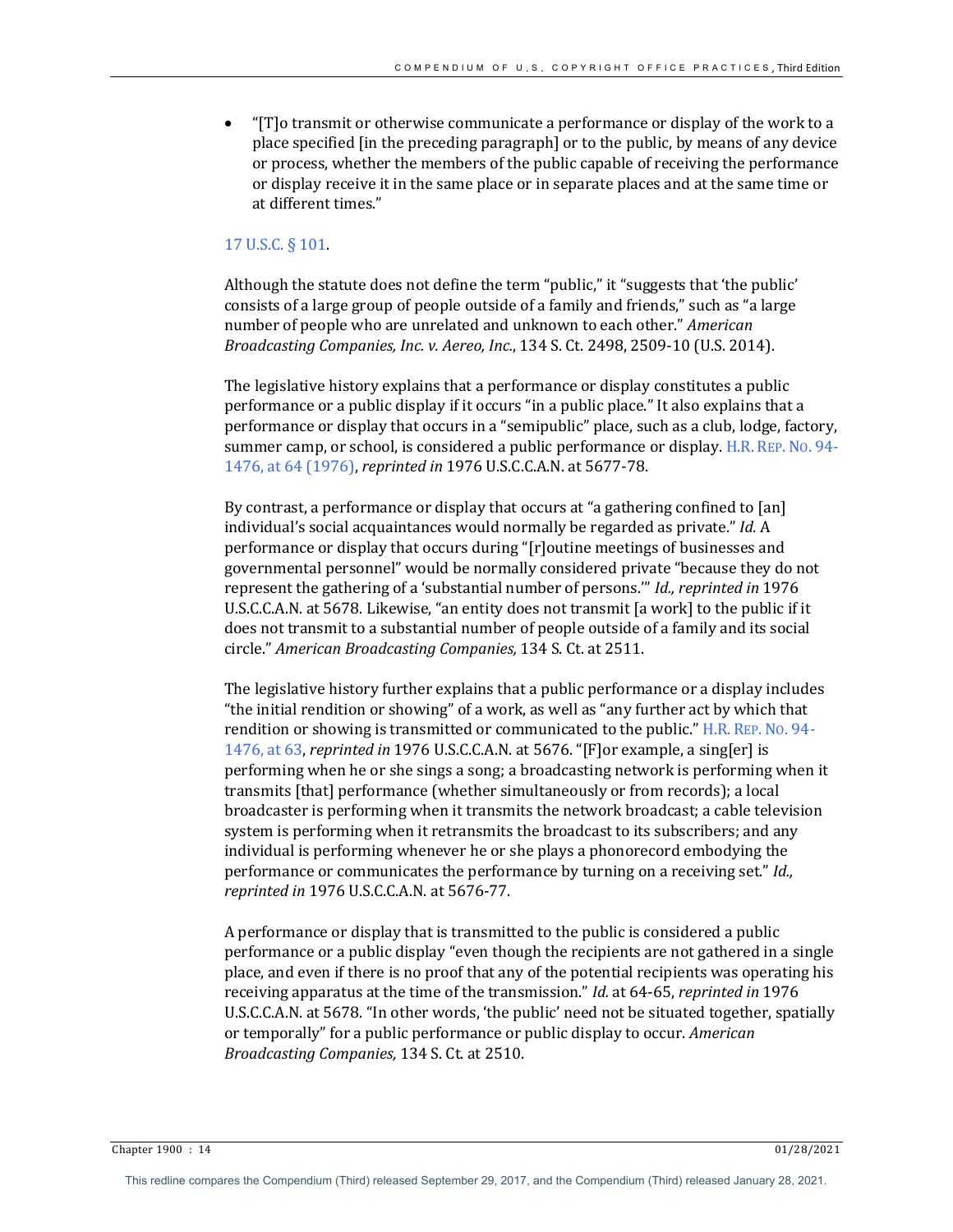Moreover, "when an entity communicates the same contemporaneously perceptible images and sounds to multiple people, it transmits a performance to them regardless of the number of discrete communications it makes." *Id.* at 2509. For instance, when an entity "streams the same television program to multiple subscribers, it 'transmit[s]... a performance' to all of them," regardless of whether the entity makes the transmission "from the same or separate copies" or from "user-specific copies." *Id.* (quoting  $17 \text{ U.S.C. }$ §) 101 (definition of "perform or display a work 'publicly'")).

# **1908.4 Private Performances and Private Displays**

Section  $101$  of the Copyright Act expressly states that a public performance or a public display "does not of itself constitute publication." 17 U.S.C.  $\S$  101 (definition of "publication"). Therefore, a private performance or a private display in and of itself does not constitute publication.

## **1909 Specific Forms of Publication**

# **1909.1 Unpublished Work Embodied in a Published Work**

An unpublished work is considered published when it is embodied in another work of authorship that has been published, but only to the extent that the unpublished work is disclosed in the published work.

#### *Examples:*

- When an unpublished screenplay is used in the creation of a motion picture, the elements of that screenplay that appear in the motion picture are published when (i) copies of the motion picture are distributed to the public, or (ii) when copies of the motion picture are offered to a group of persons for further distribution, public performance, or public display.
- When an unpublished musical work is incorporated in a distributed sound recording, the elements of that work that are incorporated into the sound recording are published when (i) copies of the sound recording are distributed to the public, or (ii) when copies of the sound recording are offered to a group of persons for further distribution, public performance, or public display.
- When an unpublished painting is reproduced in a book, the elements of the painting that appear in the book are published when  $(i)$  copies of the book are distributed to the public, or  $(ii)$  when copies of the book are offered to a group of persons for further distribution, public performance, or public display.
- When an unpublished sculpture is featured in a motion picture, the publication of the motion picture may publish the sculpture if the

Chapter 1900 : 15 01/28/2021